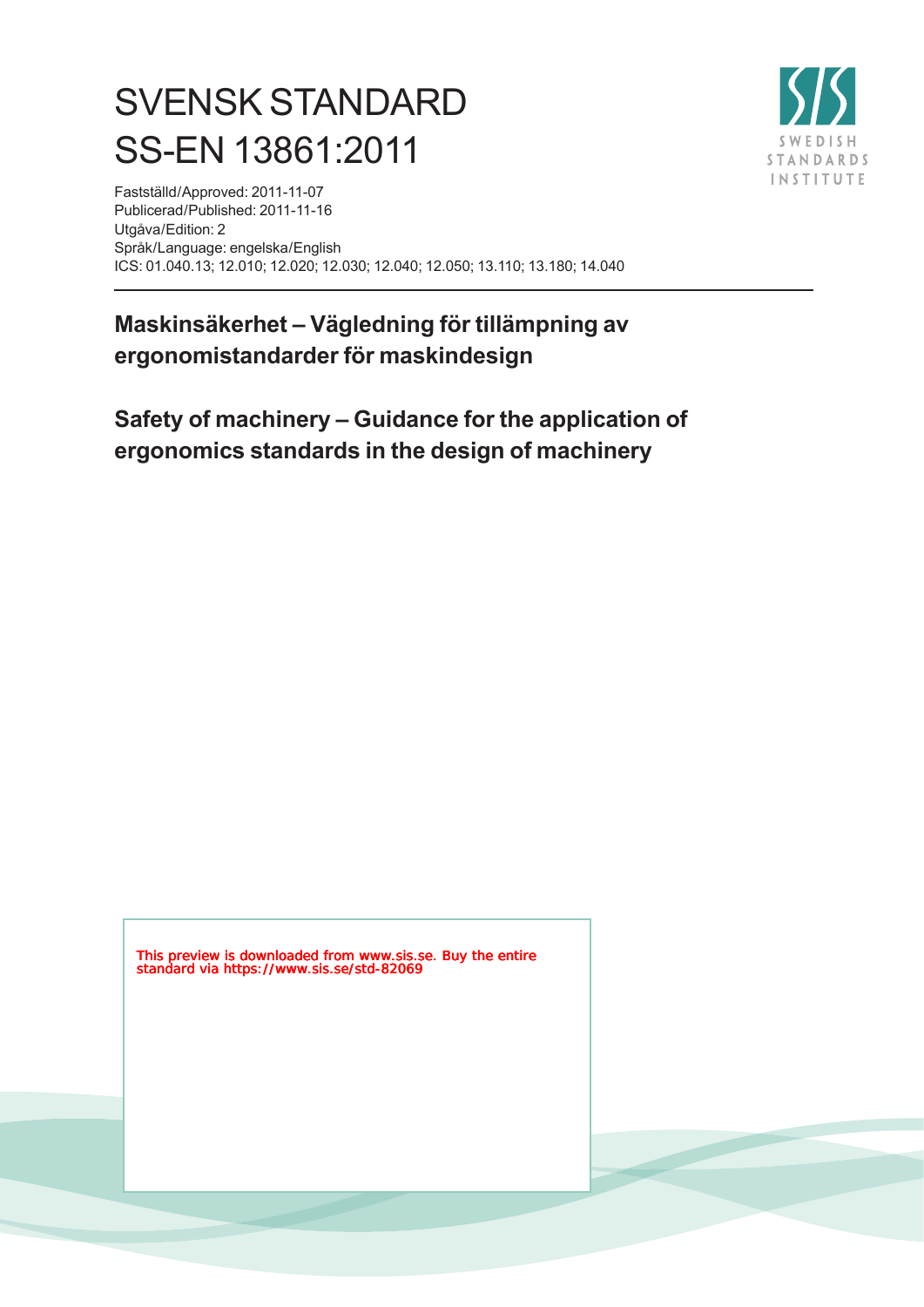## Standarder får världen att fungera

*SIS (Swedish Standards Institute) är en fristående ideell förening med medlemmar från både privat och offentlig sektor. Vi är en del av det europeiska och globala nätverk som utarbetar internationella standarder. Standarder är dokumenterad kunskap utvecklad av framstående aktörer inom industri, näringsliv och samhälle och befrämjar handel över gränser, bidrar till att processer och produkter blir säkrare samt effektiviserar din verksamhet.* 

#### **Delta och påverka**

Som medlem i SIS har du möjlighet att påverka framtida standarder inom ditt område på nationell, europeisk och global nivå. Du får samtidigt tillgång till tidig information om utvecklingen inom din bransch.

### **Ta del av det färdiga arbetet**

Vi erbjuder våra kunder allt som rör standarder och deras tillämpning. Hos oss kan du köpa alla publikationer du behöver – allt från enskilda standarder, tekniska rapporter och standardpaket till handböcker och onlinetjänster. Genom vår webbtjänst e-nav får du tillgång till ett lättnavigerat bibliotek där alla standarder som är aktuella för ditt företag finns tillgängliga. Standarder och handböcker är källor till kunskap. Vi säljer dem.

### **Utveckla din kompetens och lyckas bättre i ditt arbete**

Hos SIS kan du gå öppna eller företagsinterna utbildningar kring innehåll och tillämpning av standarder. Genom vår närhet till den internationella utvecklingen och ISO får du rätt kunskap i rätt tid, direkt från källan. Med vår kunskap om standarders möjligheter hjälper vi våra kunder att skapa verklig nytta och lönsamhet i sina verksamheter.

**Vill du veta mer om SIS eller hur standarder kan effektivisera din verksamhet är du välkommen in på www.sis.se eller ta kontakt med oss på tel 08-555 523 00.**

# Standards make the world go round

*SIS (Swedish Standards Institute) is an independent non-profit organisation with members from both the private and public sectors. We are part of the European and global network that draws up international standards. Standards consist of documented knowledge developed by prominent actors within the industry, business world and society. They promote cross-border trade, they help to make processes and products safer and they streamline your organisation.*

### **Take part and have influence**

As a member of SIS you will have the possibility to participate in standardization activities on national, European and global level. The membership in SIS will give you the opportunity to influence future standards and gain access to early stage information about developments within your field.

#### **Get to know the finished work**

We offer our customers everything in connection with standards and their application. You can purchase all the publications you need from us - everything from individual standards, technical reports and standard packages through to manuals and online services. Our web service e-nav gives you access to an easy-to-navigate library where all standards that are relevant to your company are available. Standards and manuals are sources of knowledge. We sell them.

#### **Increase understanding and improve perception**

With SIS you can undergo either shared or in-house training in the content and application of standards. Thanks to our proximity to international development and ISO you receive the right knowledge at the right time, direct from the source. With our knowledge about the potential of standards, we assist our customers in creating tangible benefit and profitability in their organisations.

**If you want to know more about SIS, or how standards can streamline your organisation, please visit www.sis.se or contact us on phone +46 (0)8-555 523 00**



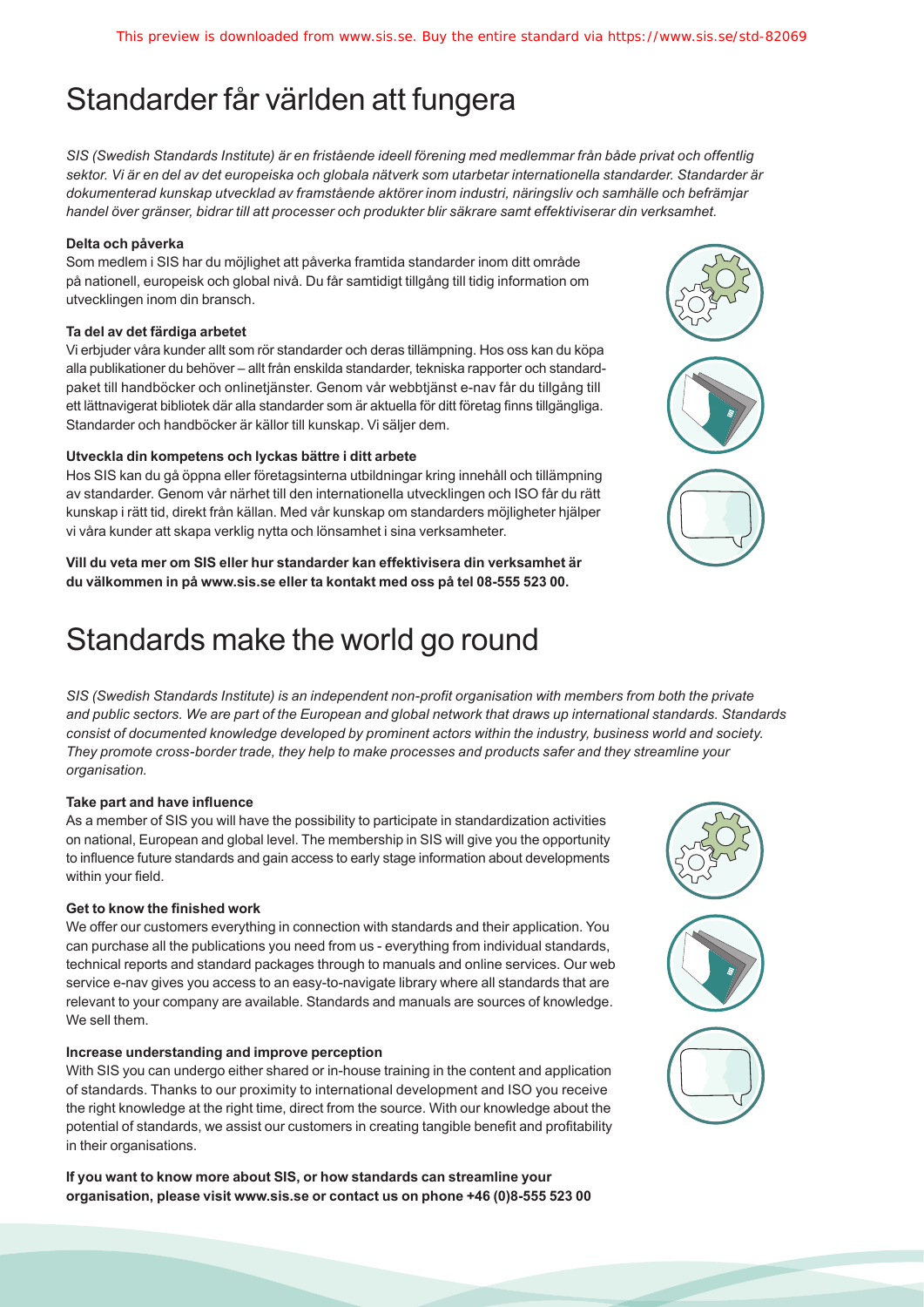Europastandarden EN 13861:2011 gäller som svensk standard. Detta dokument innehåller den officiella engelska versionen av EN 13861:2011.

Denna standard ersätter SS-EN 13861, utgåva 1.

The European Standard EN 13861:2011 has the status of a Swedish Standard. This document contains the official version of EN 13861:2011.

This standard supersedes the Swedish Standard SS-EN 13861, edition 1.

© Copyright/Upphovsrätten till denna produkt tillhör SIS, Swedish Standards Institute, Stockholm, Sverige. Användningen av denna produkt regleras av slutanvändarlicensen som återfinns i denna produkt, se standardens sista sidor.

© Copyright SIS, Swedish Standards Institute, Stockholm, Sweden. All rights reserved. The use of this product is governed by the end-user licence for this product. You will find the licence in the end of this document.

*Upplysningar om sakinnehållet i standarden lämnas av SIS, Swedish Standards Institute, telefon 08-555 520 00. Standarder kan beställas hos SIS Förlag AB som även lämnar allmänna upplysningar om svensk och utländsk standard.*

*Information about the content of the standard is available from the Swedish Standards Institute (SIS), telephone +46 8 555 520 00. Standards may be ordered from SIS Förlag AB, who can also provide general information about Swedish and foreign standards.*

Denna standard är framtagen av kommittén för Belastningsergonomi, SIS/TK 380/AG 1.

Har du synpunkter på innehållet i den här standarden, vill du delta i ett kommande revideringsarbete eller vara med och ta fram andra standarder inom området? Gå in på www.sis.se - där hittar du mer information.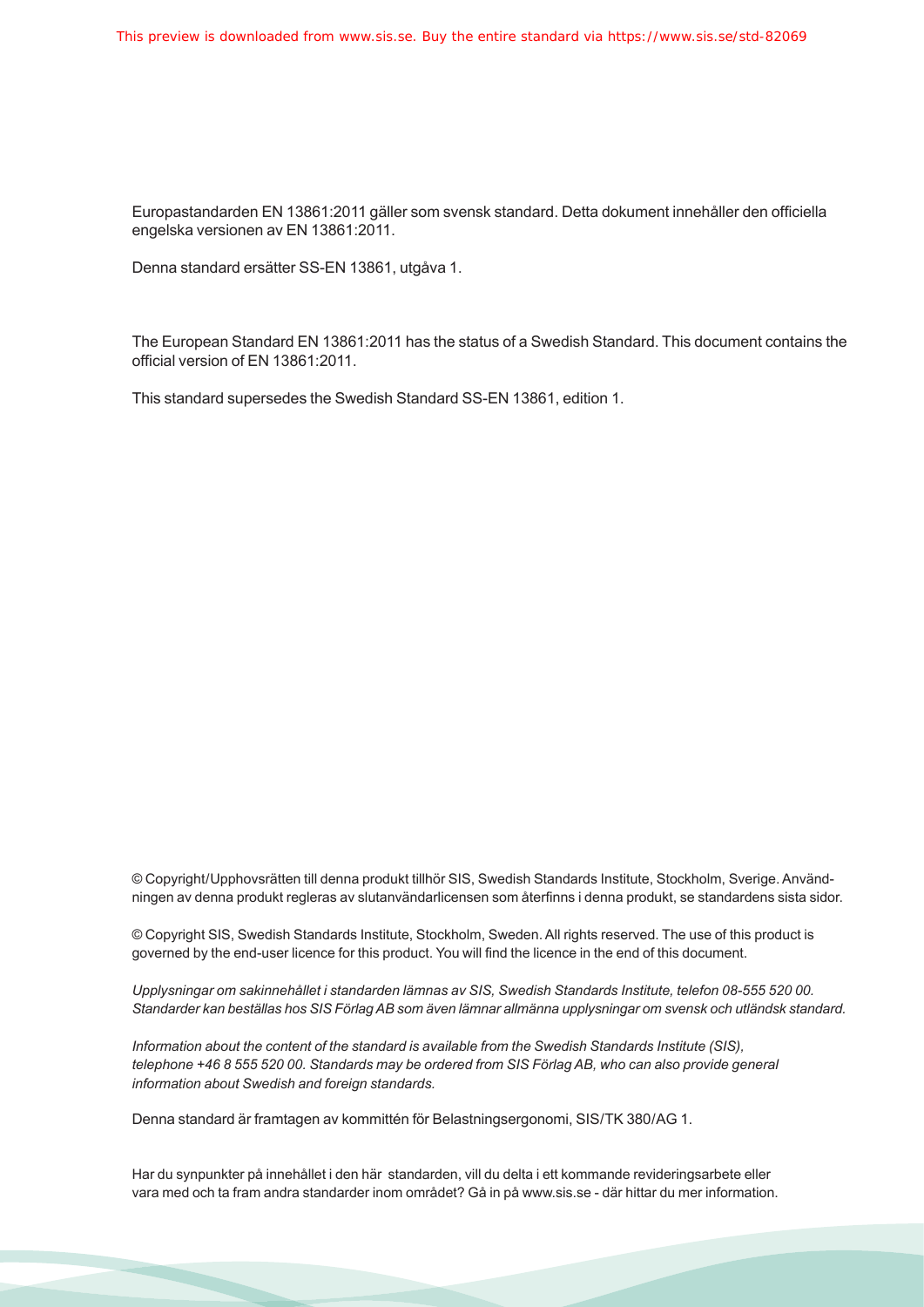This preview is downloaded from www.sis.se. Buy the entire standard via https://www.sis.se/std-82069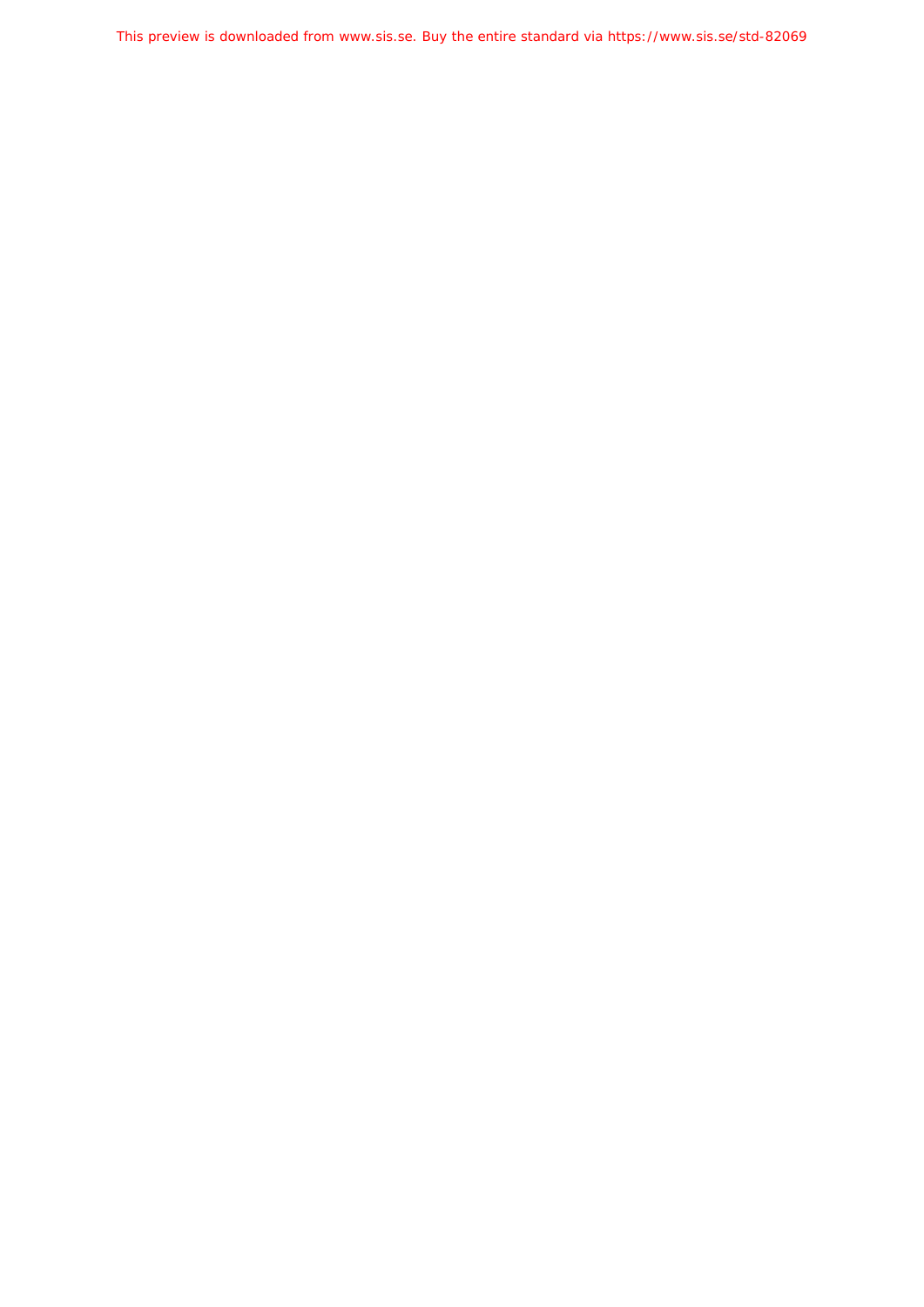# EUROPEAN STANDARD NORME EUROPÉENNE

## **EN 13861**

EUROPÄISCHE NORM

October 2011

ICS 13.110; 13.180 Supersedes EN 13861:2002

English Version

## Safety of machinery - Guidance for the application of ergonomics standards in the design of machinery

Sécurité des machines - Guide pour l'application des normes relatives à l'ergonomie dans la conception des machines

 Sicherheit von Maschinen - Leitfaden für die Anwendung von Ergonomie-Normen bei der Gestaltung von Maschinen

This European Standard was approved by CEN on 11 September 2011.

CEN members are bound to comply with the CEN/CENELEC Internal Regulations which stipulate the conditions for giving this European Standard the status of a national standard without any alteration. Up-to-date lists and bibliographical references concerning such national standards may be obtained on application to the CEN-CENELEC Management Centre or to any CEN member.

This European Standard exists in three official versions (English, French, German). A version in any other language made by translation under the responsibility of a CEN member into its own language and notified to the CEN-CENELEC Management Centre has the same status as the official versions.

CEN members are the national standards bodies of Austria, Belgium, Bulgaria, Croatia, Cyprus, Czech Republic, Denmark, Estonia, Finland, France, Germany, Greece, Hungary, Iceland, Ireland, Italy, Latvia, Lithuania, Luxembourg, Malta, Netherlands, Norway, Poland, Portugal, Romania, Slovakia, Slovenia, Spain, Sweden, Switzerland and United Kingdom.



EUROPEAN COMMITTEE FOR STANDARDIZATION COMITÉ EUROPÉEN DE NORMALISATION EUROPÄISCHES KOMITEE FÜR NORMUNG

**Management Centre: Avenue Marnix 17, B-1000 Brussels**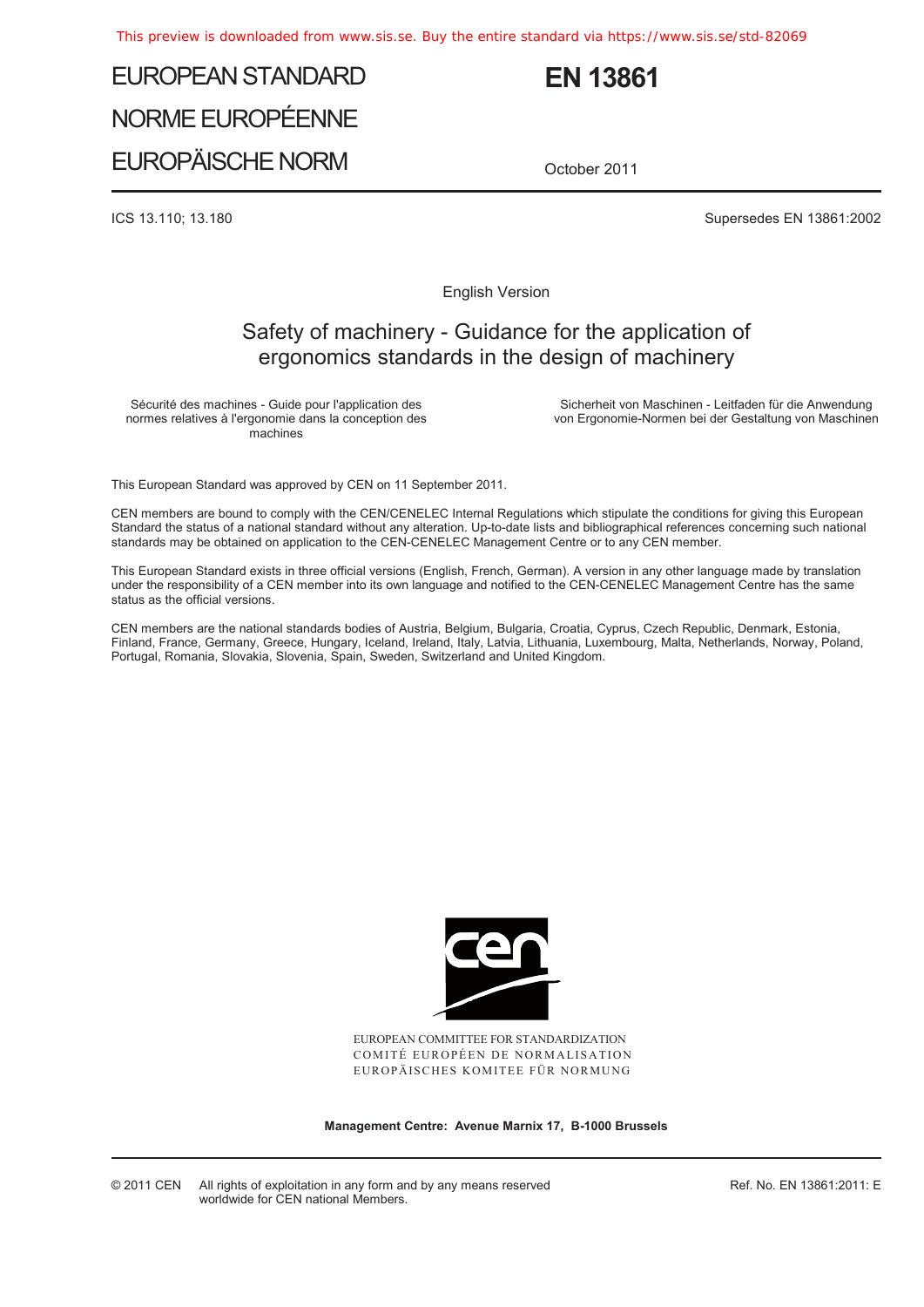SS-EN 13861:2011 (E) SS-EN 13861:2011 (E)

## **Contents**

| 1                                                                                                            |                                                                                               |  |  |
|--------------------------------------------------------------------------------------------------------------|-----------------------------------------------------------------------------------------------|--|--|
| $\mathbf 2$                                                                                                  |                                                                                               |  |  |
| 3                                                                                                            |                                                                                               |  |  |
| 4<br>4.1<br>4.2<br>4.2.1                                                                                     |                                                                                               |  |  |
| 4.2.2<br>4.2.3<br>4.2.4<br>4.2.5                                                                             |                                                                                               |  |  |
| 4.2.6                                                                                                        |                                                                                               |  |  |
| 5                                                                                                            | Annex A (normative) Relation between hazards as described in EN ISO 12100 and applicable B-   |  |  |
| <b>B.1</b><br>B.2<br>B.2.1<br>B.2.2<br>B.2.3<br>B.2.4<br><b>B.3</b><br>B.3.1<br><b>B.3.2</b><br><b>B.3.3</b> |                                                                                               |  |  |
|                                                                                                              | Environmental conditions (of the intended work sites, NOT related to the machinery design) 23 |  |  |
|                                                                                                              |                                                                                               |  |  |
| C.1<br>C.2                                                                                                   |                                                                                               |  |  |
| C.3<br>C.4<br>C.5                                                                                            | To 4.2.4, "Step 3: Evaluation of the risks using relevant ergonomics standards"25             |  |  |
| C.6<br>C.7                                                                                                   |                                                                                               |  |  |
| Annex D (informative) List of ergonomics standards applicable to the design of machinery safety              |                                                                                               |  |  |
|                                                                                                              |                                                                                               |  |  |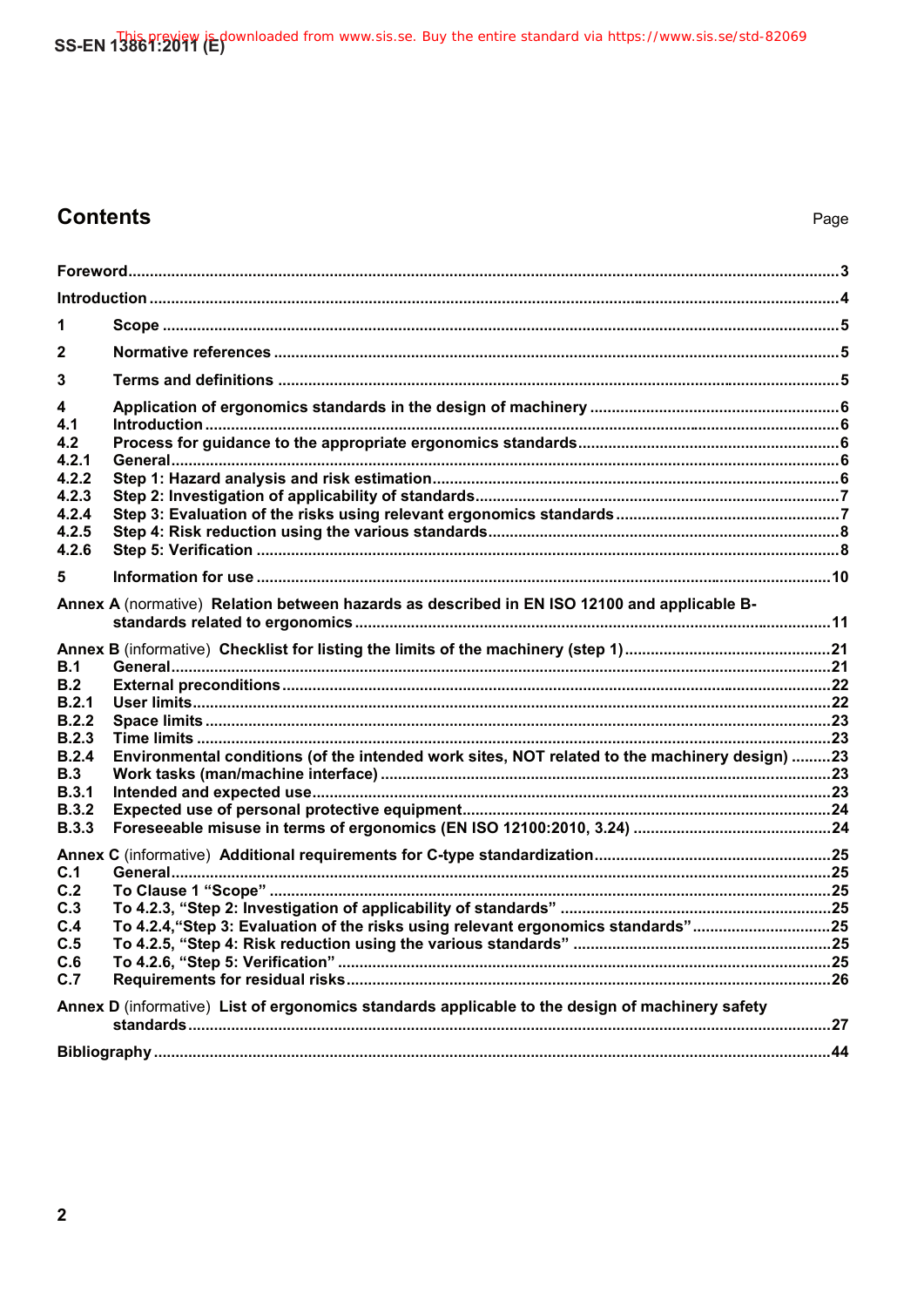## **Foreword**

This document (EN 13861:2011) has been prepared by Technical Committee CEN/TC 122 "Ergonomics", the secretariat of which is held by DIN.

This European Standard shall be given the status of a national standard, either by publication of an identical text or by endorsement, at the latest by April 2012, and conflicting national standards shall be withdrawn at the latest by April 2012.

Attention is drawn to the possibility that some of the elements of this document may be the subject of patent rights. CEN [and/or CENELEC] shall not be held responsible for identifying any or all such patent rights.

This document supersedes EN 13861:2002.

This document is intended to provide guidance for standardisers and manufacturers seeking to deal with the ergonomic requirements defined in EN ISO 12100:2010, 6.2.8, 6.3.2 and 5.3.2.

During the development of this document the Technical Committee has referred to the recommendations made within CEN/CENELEC Guide 6 to address the specific needs of older persons and persons with disabilities.

Annex A is normative; Annexes B, C and D are informative.

According to the CEN/CENELEC Internal Regulations, the national standards organizations of the following countries are bound to implement this European Standard: Austria, Belgium, Bulgaria, Croatia, Cyprus, Czech Republic, Denmark, Estonia, Finland, France, Germany, Greece, Hungary, Iceland, Ireland, Italy, Latvia, Lithuania, Luxembourg, Malta, Netherlands, Norway, Poland, Portugal, Romania, Slovakia, Slovenia, Spain, Sweden, Switzerland and the United Kingdom.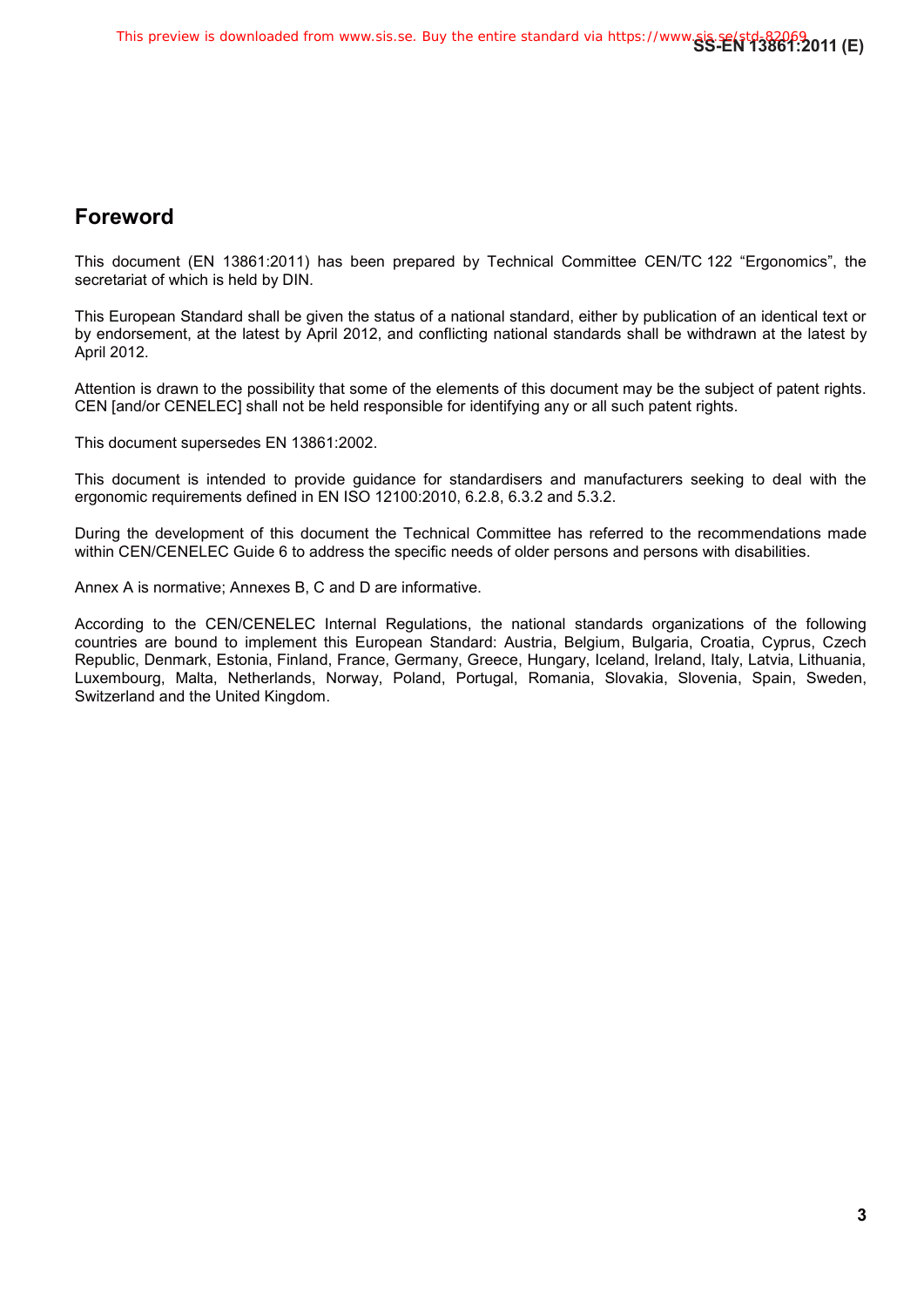## **Introduction**

The designer of machinery is under an obligation to assess the risks during all phases of the life cycle of the machinery (see EN ISO 12100:2010, Clause 4). This includes knowledge and experience of the design, use, incidents, accidents and harm.

This European Standard elaborates EN ISO 12100:2010, Annex B as far as ergonomics are concerned. This standard refers to European and International ergonomics Standards in the various relevant fields.

The standards for ergonomic design of machinery, as referred to in this document, can help to avoid or reduce numerous hazards and risks, as assessed at the design stage, whilst considering the intended use, the expected use and the foreseeable misuse of the machinery.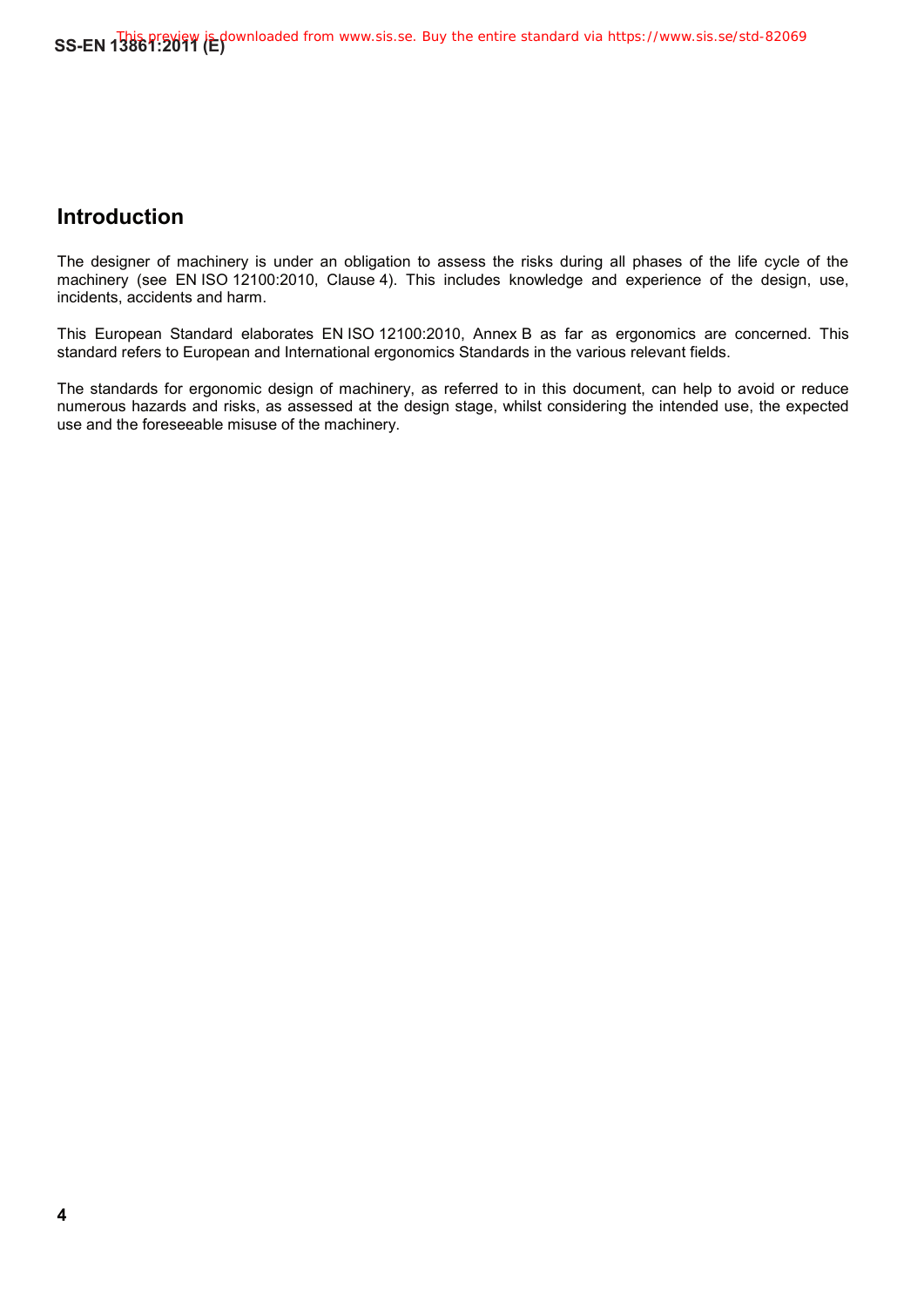## **1 Scope**

This European Standard provides a methodology to achieve a coherent application of various ergonomics standards for the design of machinery. This standard presents a step model calling upon specific standards. To this end, Annex A shows a reference table with relation between hazards as described in EN ISO 12100:2010 and applicable B-standards related to ergonomics.

This European Standard can only be used in combination with other relevant ergonomics standards.

This European Standard provides guidance where no relevant or suitable ergonomics clauses in C-type standards are available.

This European Standard may also be used for incorporating ergonomics in the drafting of C-type standards (see Annex C for further information).

## **2 Normative references**

The following referenced documents are indispensable for the application of this document. For dated references, only the edition cited applies. For undated references, the latest edition of the referenced document (including amendments) applies.

EN 614-1, *Safety of machinery Ergonomic design principles Part 1: Terminology and general principles*

EN 614-2, *Safety of machinery Ergonomic design principles Part 2: Interactions between the design of machinery and work tasks*

EN ISO 12100:2010, *Safety of machinery General principles for design Risk assessment and risk reduction (ISO 12100:2010)* 

CEN Guide 414:2004, *Safety of machinery Rules for the drafting and presentation of safety standards*

## **3 Terms and definitions**

For the purposes of this document, the terms and definitions given in EN ISO 12100:2010 and the following apply:

## **3.1**

## **ergonomics**

## **human factors**

scientific discipline concerned with the understanding of the interactions among human and other elements of a system, and the profession that applies theory, principles, data and methods to design in order to optimize human well-being and overall system performance  $(IEA<sup>1</sup>)$ , 2000)

NOTE Adapted from prEN ISO 26800:2011.

### **3.2**

j

**machinery** 

machine

assembly, fitted with or intended to be fitted with a drive system consisting of linked parts or components, at least one of which moves, and which are joined together for a specific application

<sup>1)</sup> International Ergonomics Association.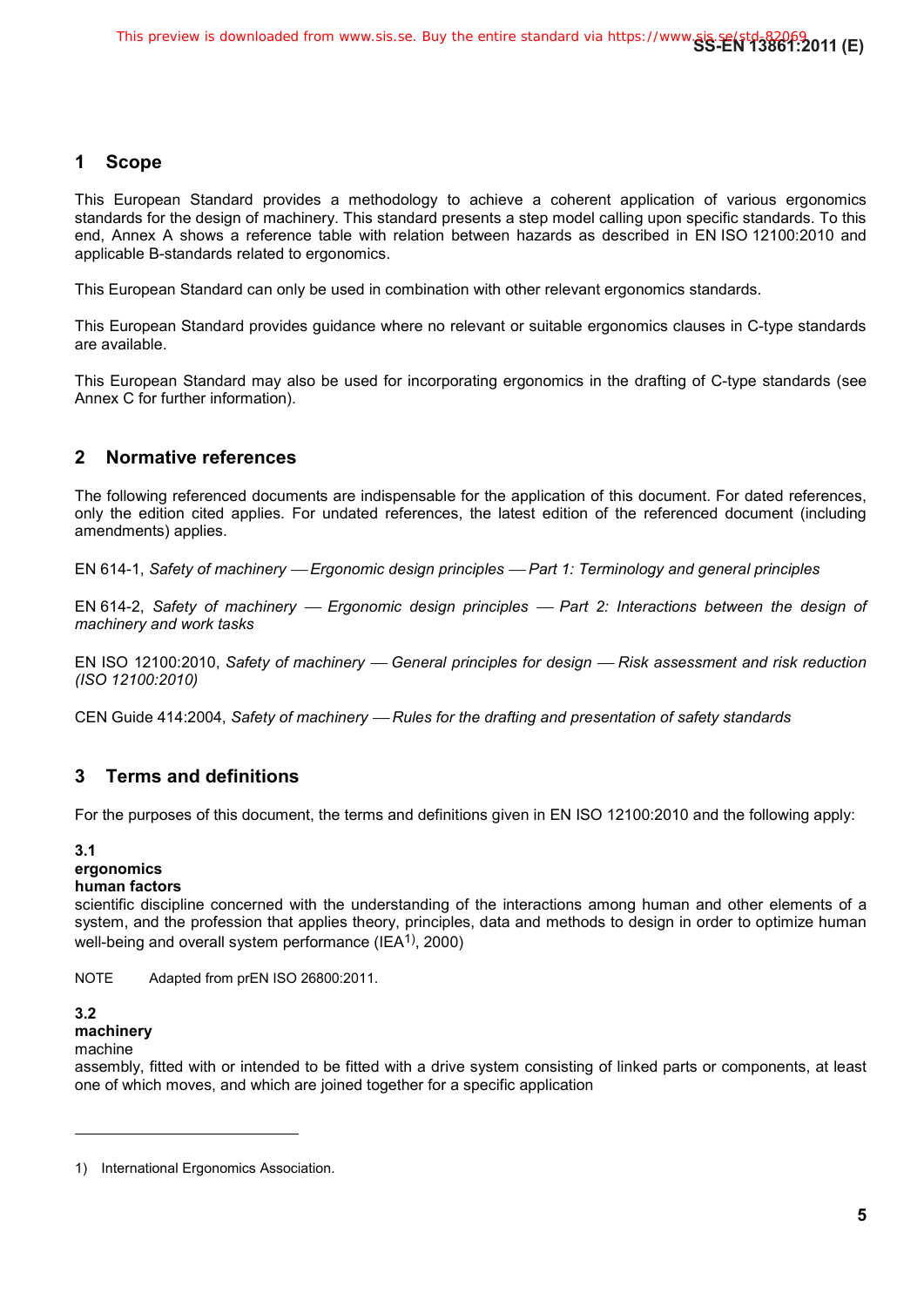NOTE 1 The term "machinery" also covers an assembly of machines which, in order to achieve the same end, are arranged and controlled so that they function as an integral whole.

NOTE 2 EN ISO 12100:2010, Annex A provides a general schematic representation of a machine.

[EN ISO 12100:2010, 3.1]

#### **3.3**

**operator** 

person or persons installing, operating, adjusting, maintaining, cleaning, repairing or moving machinery

[Machinery Directive 2006/42/EC, Annex I, 1.1.1]

## **4 Application of ergonomics standards in the design of machinery**

### **4.1 Introduction**

This standard provides a step-by-step approach for the application of ergonomics standards in the design of machinery. Users of this standard should select and use a C-type standard for that particular machine. For issues related to ergonomics the described step model may be used as guidance through the process of selecting the appropriate B-type ergonomics standards, whilst carrying out a risk assessment according to EN ISO 12100.

## **4.2 Process for guidance to the appropriate ergonomics standards**

### **4.2.1 General**

The guidance process is based on the general procedures for dealing with safety clauses. EN ISO 12100 provides a description of basic hazards, describes intrinsic design measures, and gives a list of examples for hazards, hazardous situations, and hazardous events that occur when using machinery. In order to meet the essential health and safety requirements, the machinery shall be designed in accordance with EN 614-1 and EN 614-2.

The following step model gives a methodology to achieve a coherent application of various ergonomics standards (see Figure 1).

### **4.2.2 Step 1: Hazard analysis and risk estimation**

- Specify the limits of the machine with respect to ergonomics.
- Identify the hazards present at the machine during all modes of operation and at each stage in life of the machine by following the guidance in EN ISO 12100:2010, 5.4.

Ergonomic aspects of machinery can only be assessed, evaluated and verified when all intended interchangeable equipment of the machinery are known. Ergonomics requirements are necessary when considering 'the operator' and 'the exposed persons'.

Specifying the limits of the machinery during the life cycle phases as described in EN ISO 12100:2010, 5.3, involves the following ergonomics aspects: